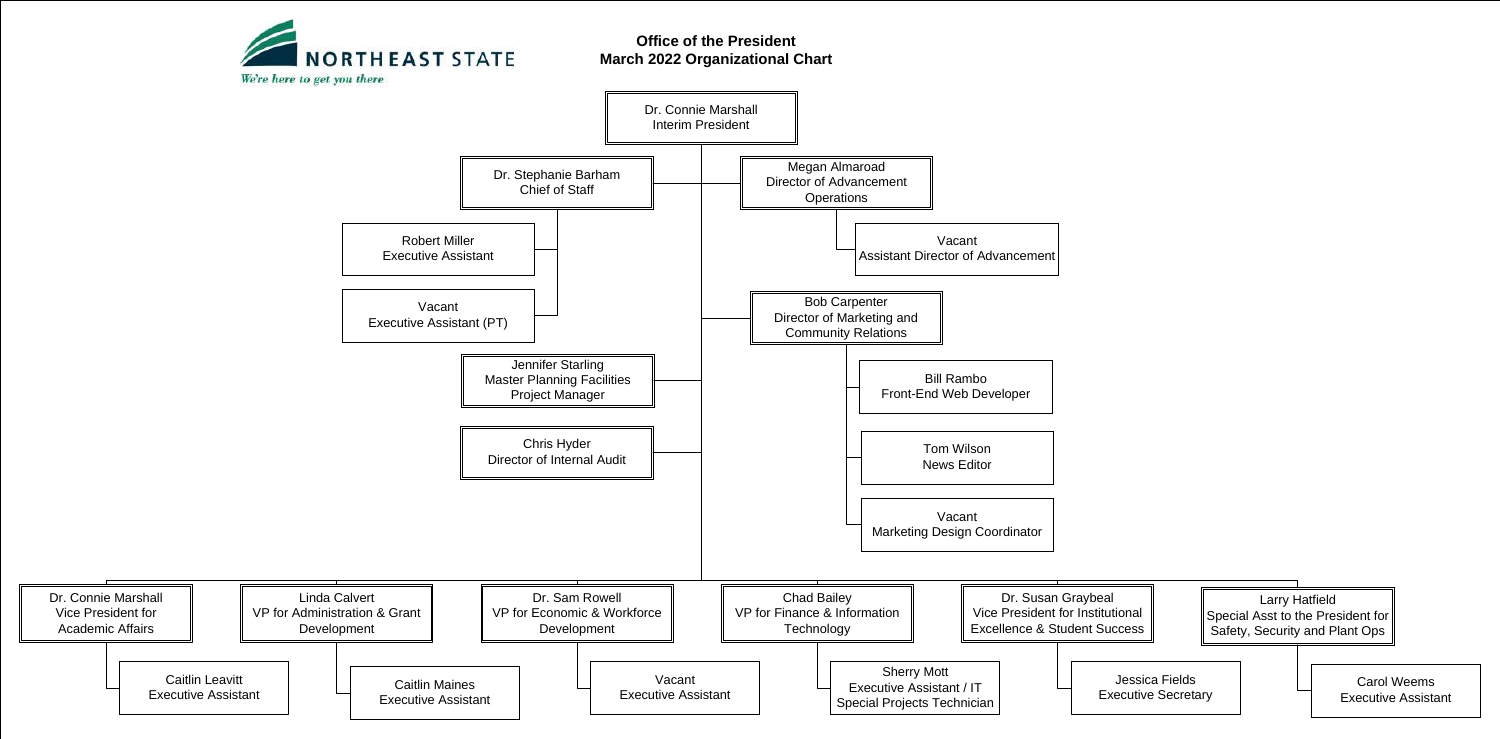

### **Office of Academic Affairs March 2022 Organizational Chart**



\*Notes Reporting to more than 1 department

Sarah Bennett Coord of HS Programs and Perkins V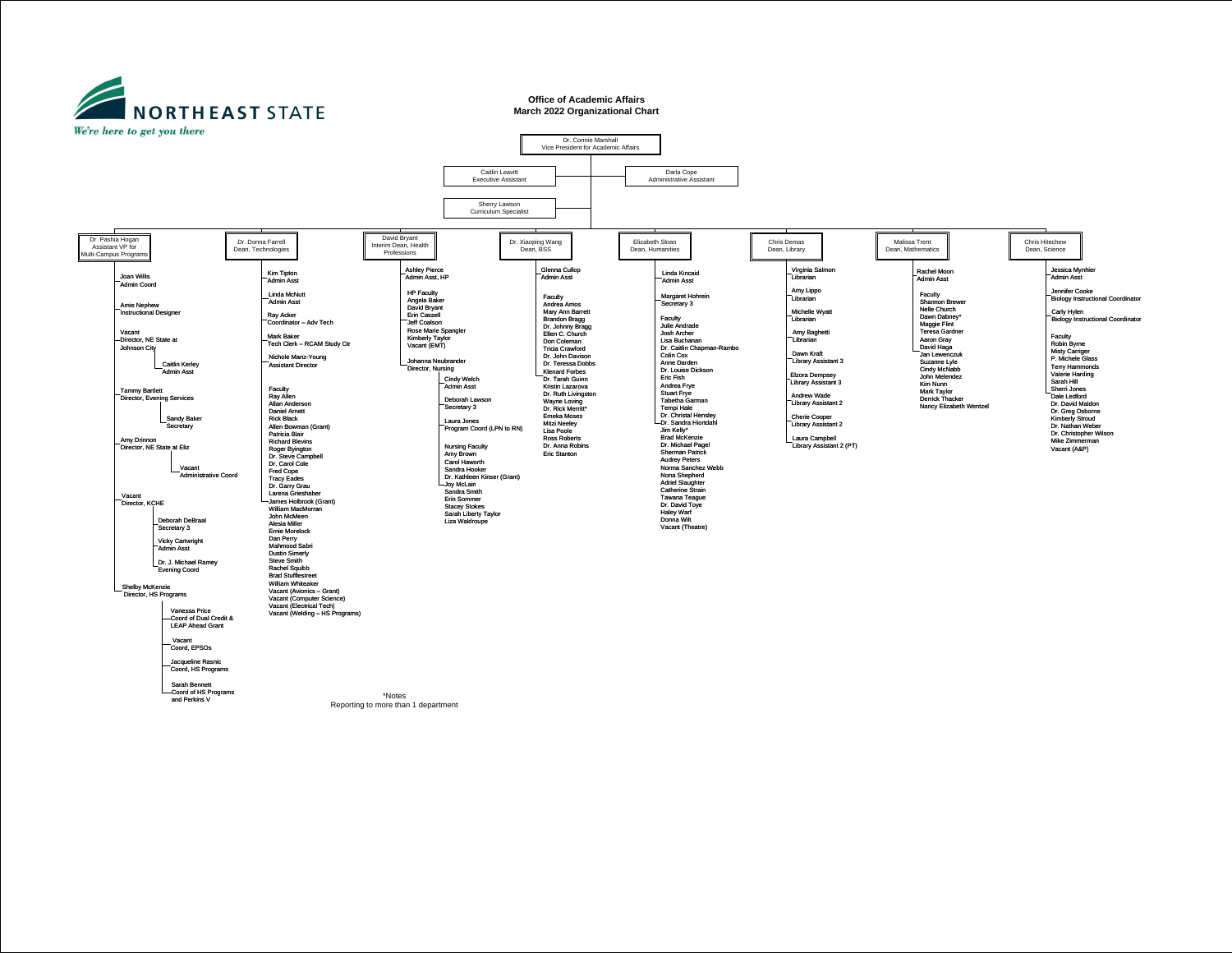

## **Office of Administration & Grant Development March 2022 Organizational Chart**

Melissa Brickey HR Benefits & Records Partner

Vacant HR Assistant (PT)

Tonya Lisenby Assistant Director of HR/OE



Etta Baker HR Talent & Development Partner

\*Notes Reporting to more than 1 department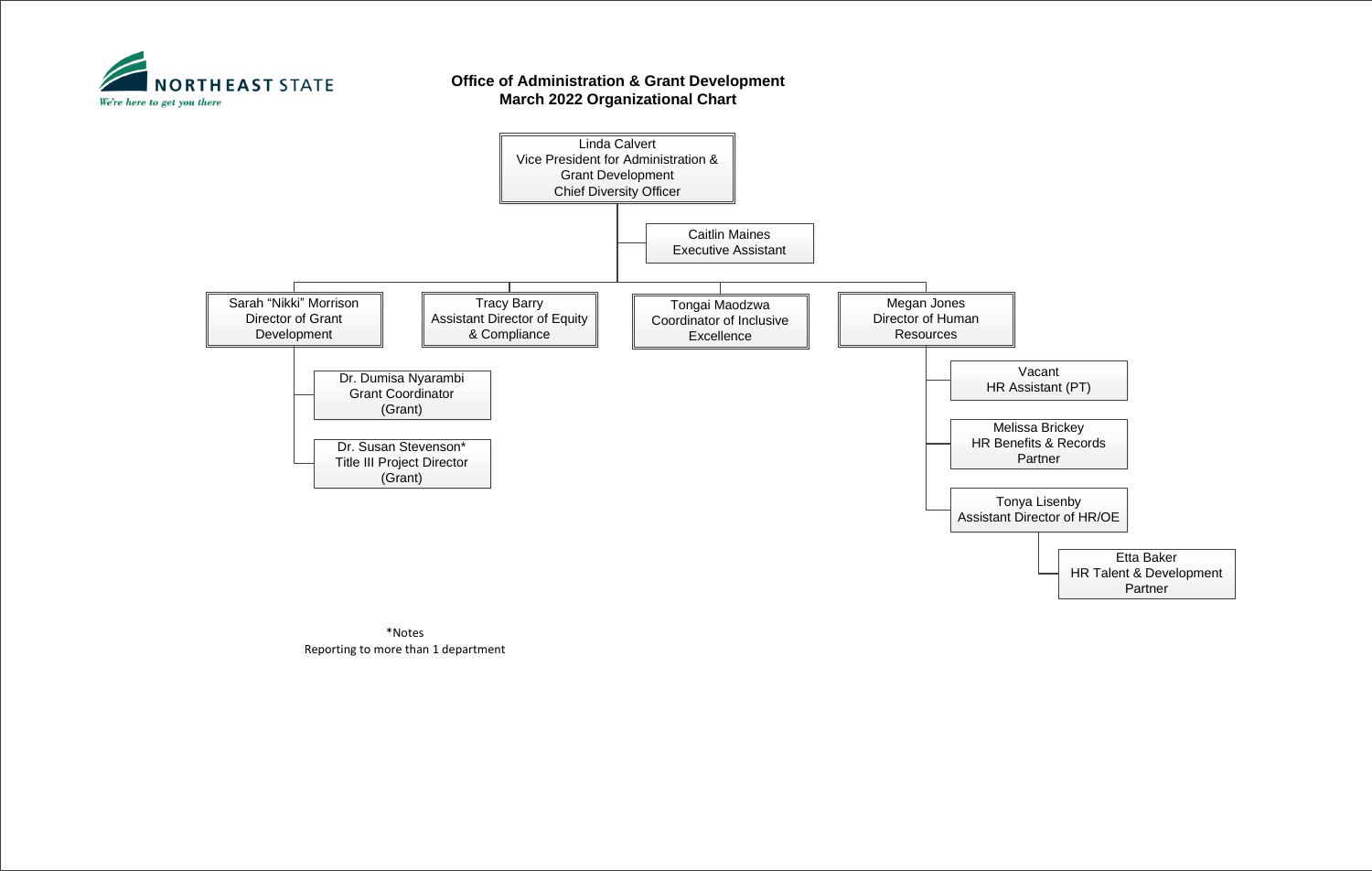

#### **Office of Economic & Workforce Development March 2022 Organizational Chart**

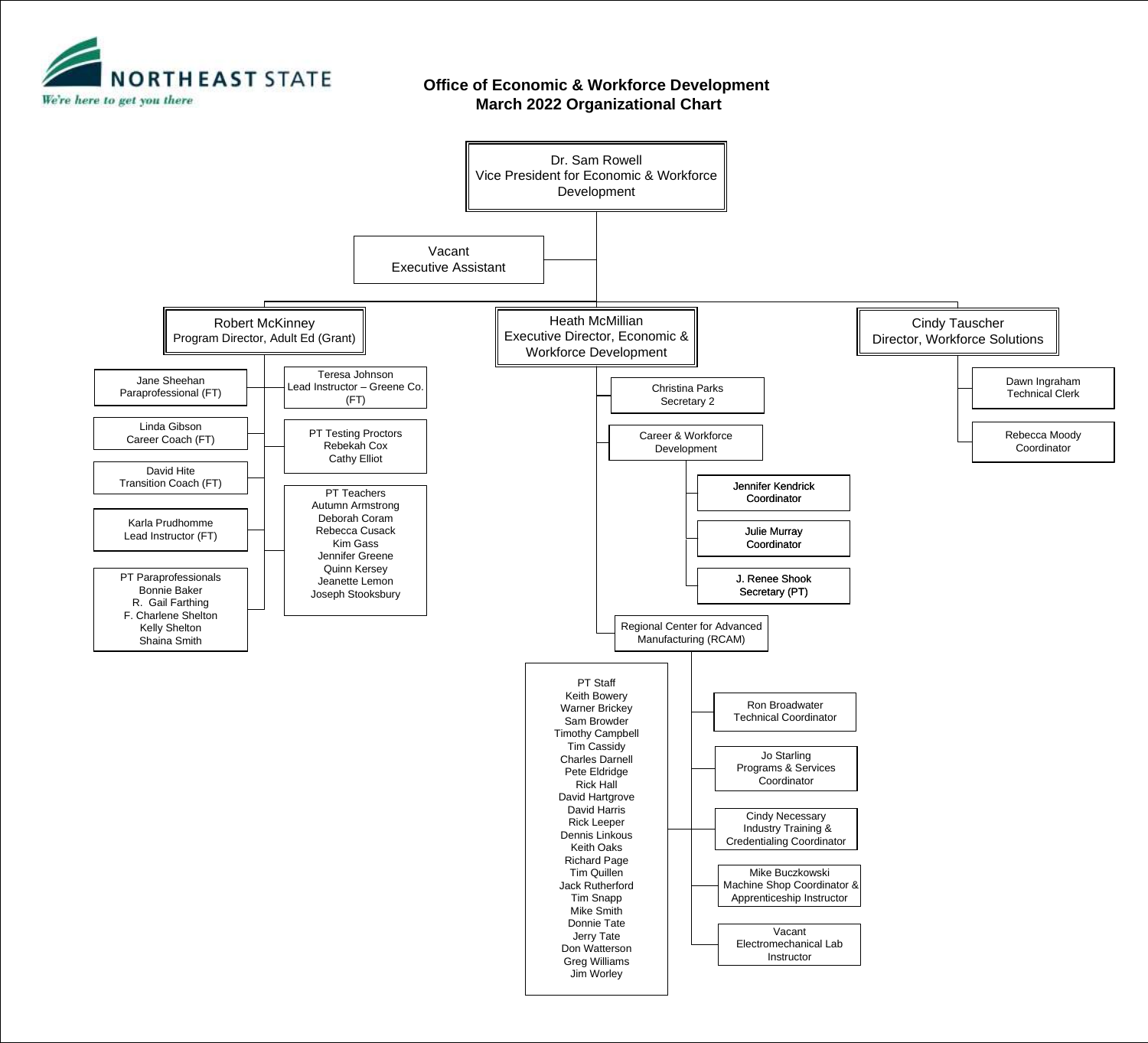

#### **Office of Finance & Information Technology March 2022 Organizational Chart**

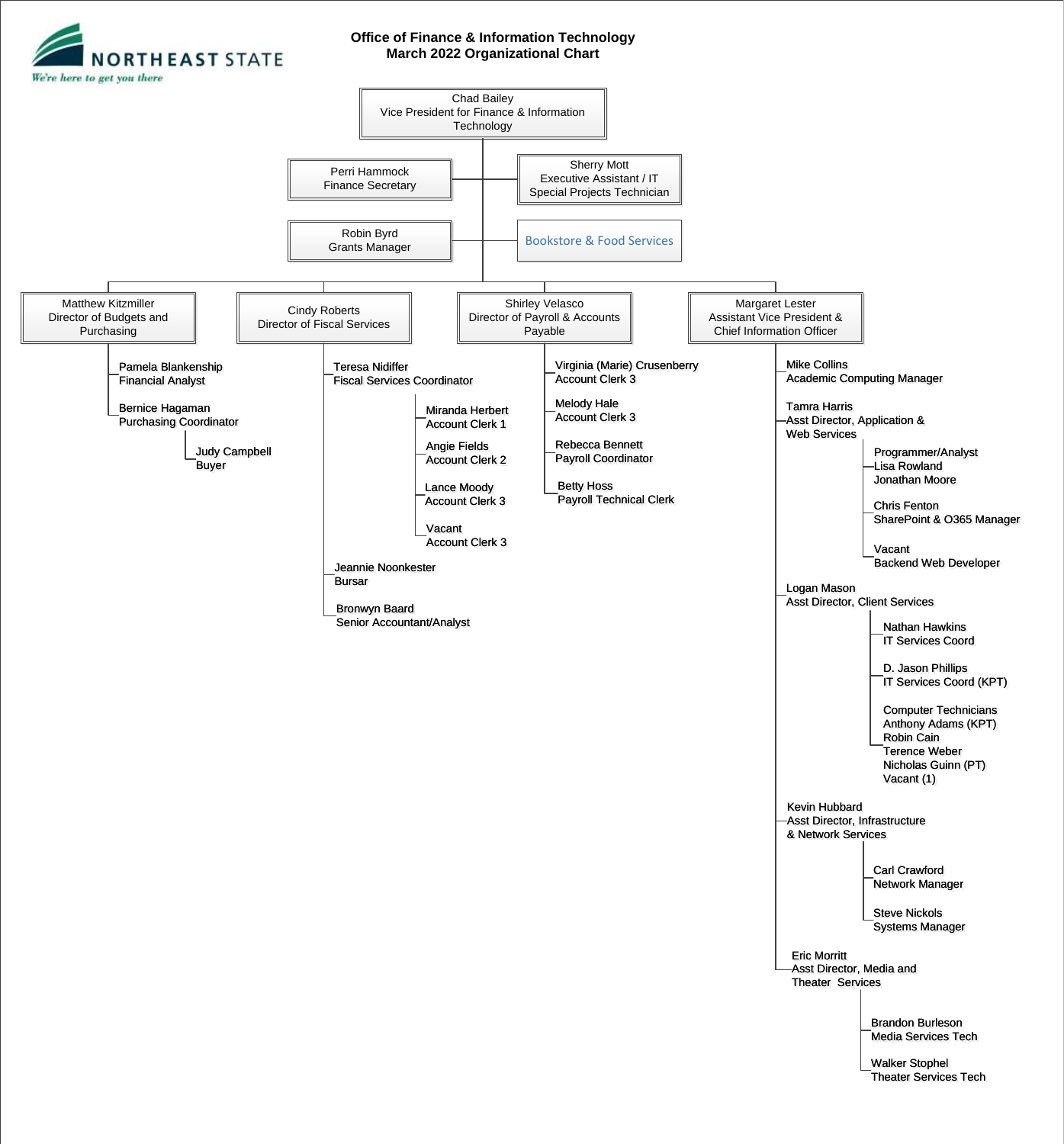

## **Office of Institutional Excellence & Student Success March 2022 Organizational Chart**